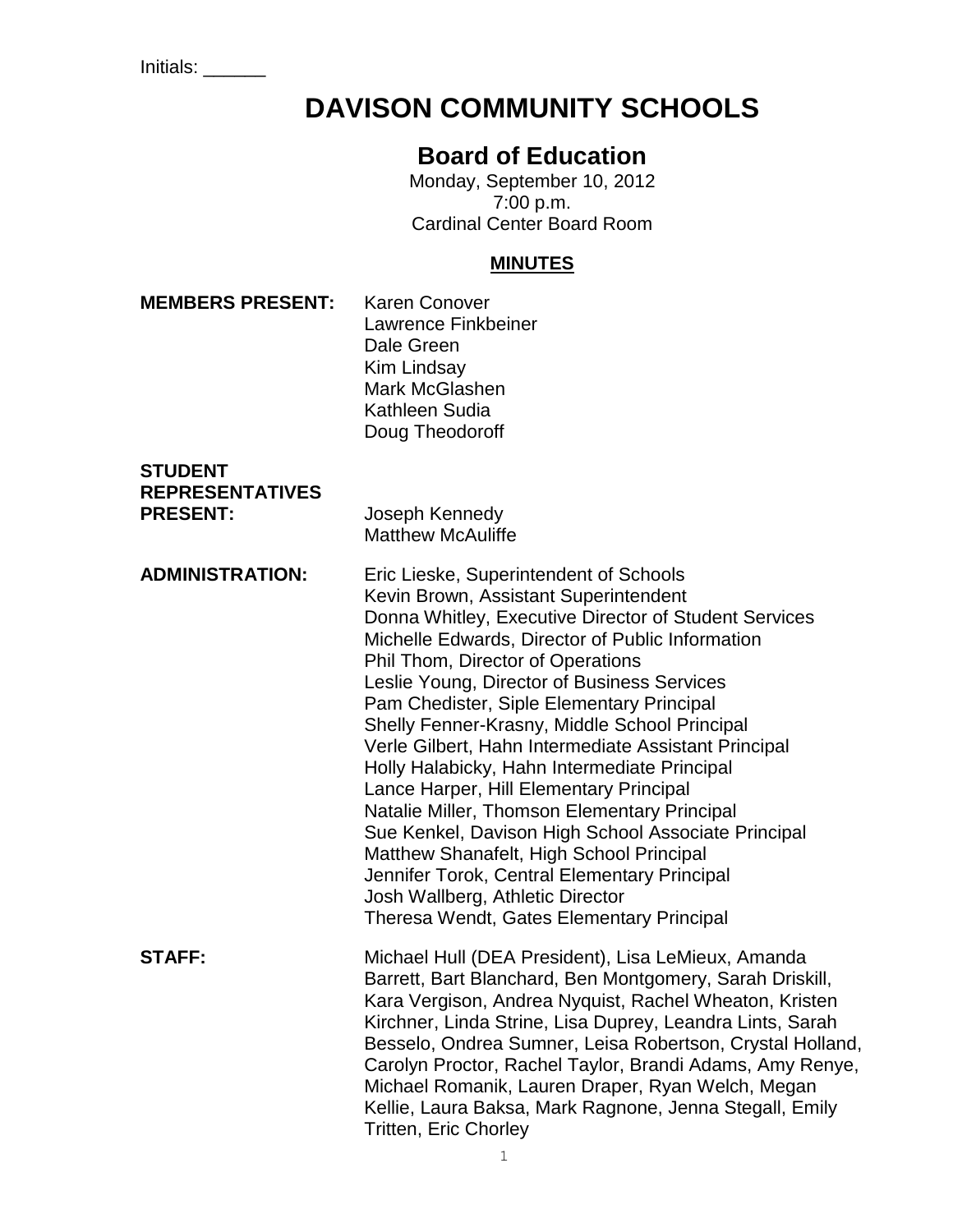**OTHER GUESTS:** Graham Barton, Karl Strine, Hannah Eller, Nick Tefft, Brevik Tefft, Rodney Cumpata, Ella Cumpata, Kristie Tate, Kelly Crey, Paul Bade, Alexin Howard, Jackie Hoist

#### **ORDER OF BUSINESS:**

**CALL TO ORDER:** The regular meeting of the Davison Board of Education was called to order by President Kathleen Sudia at 7:00 pm in the Davison High School Athletic Meeting Room.

**PLEDGE OF ALLEGIANCE:** The pledge of allegiance was led by members of the Hill Elementary Safety Patrol and their Advisor/Co-Head Teachers Linda Strine and Lisa DuPrey.

**ROLL CALL:** Carri Vergison read the roll. Members present: Karen Conover , Lawrence Finkbeiner, Dale Green, Kim Lindsay, Mark McGlashen, Kathleen Sudia, and Doug Theodoroff. Student members present: Joseph Kennedy and Matthew McAuliffe.

**APPROVAL OF AGENDA**: Moved by Karen Conover, supported by Dale Green, to approve the agenda as presented. The motion was carried with a vote of 7-yes, 0-no.

**APPROVAL OF CONSENT AGENDA:** Moved by Kim Lindsay, supported by Doug Theodoroff, to approve the consent agenda included items 1-5 below:

- 1. **Approval of Minutes:** Approval of the open session minutes for the previous regular meeting of August 13, 2012. Approval of the minutes for committee meetings held since August 13, 2012.
- 2. **Presentation of Bills for Payment:** Approval of payment of bills through August 31:

AP-Pooled Cash: General Fund, DCER Fund, DTV Fund, Food Service Fund, and Student Activity Fund  $$ 1,008,657.71$ 

- 3. **Treasurer's Report:** Approval of Treasurer's Report for the month of August.
- 4. **Monthly Personnel Report:** Approval of personnel activity for the period of August 13, 2012 through September 7, 2012.

#### 5. **Policy and Regulation Revisions (for second reading and adoption):**

| <b>Policy</b> | <b>Title</b>                          |
|---------------|---------------------------------------|
| 3285          | Post-Issuance Tax Compliance          |
| 4510          | <b>Acceptable Use/Internet Safety</b> |
| 5204          | <b>Acceptable Use/Internet Safety</b> |
| 8290          | <b>Acceptable Use/Internet Safety</b> |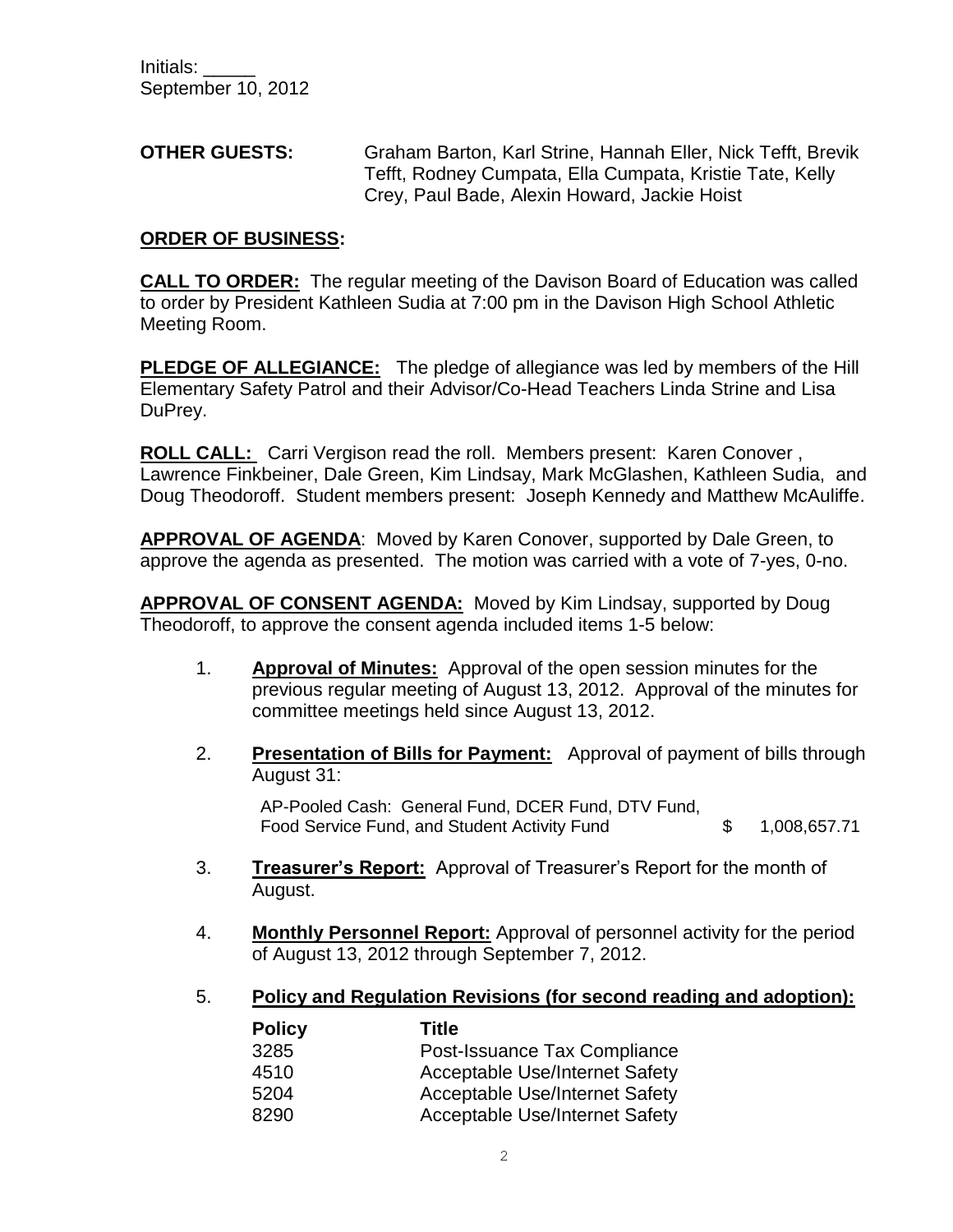The motion was carried with a vote of 7-yes, 0-no.

#### **COMMUNICATIONS:**

#### **Special Presentations:**

- Assistant Superintendent Brown introduced and welcomed 25 new teachers to the district and gave each an opportunity to introduce themselves to the Board.
- Assessment Coordinator Eric Chorley provided information regarding the results of the 2011 high school MME/ACT test, school report card grades and graduation/drop-out rates.

**From the Public:** Visitors were welcomed and invited to address the Board. There was no response from the public.

**Correspondence:** There was no correspondence to be read.

# **ACTION ITEMS:**

#### **APPOINTMENT OF ADVISORY MEMBER TO DAVISON COMMUNITY ENRICHMENT AND RECREATION.** Each year Davison Township, the City of Davison, and Davison Community Schools are asked to appoint a representative to the Davison Community Enrichment and Recreation program advisory board. Moved by Karen Conover, supported by Mark McGlashen, to appoint Skip Konkle to serve as the representative for the 2012/2013 school year*.* There was discussion and questions were answered. The motion was carried with a vote of 7-yes, 0-no.

**APPROVAL OF BIDS FOR BOILERS AT GATES ELEMENTARY:** Bids were received for the replacement of the boiler equipment at Gates Elementary. A recommendation memorandum, bid tabulation and scope of work were provided from Director of Operations Phil Thom for Board review. Moved by Mark McGlashen, supported by Doug Theodoroff to award the construction contract to Controlled Temperature, Inc, for the Boiler Replacement Project at Gates Elementary in the amount of \$84,400.00, in accordance with their low bid. There was discussion. The motion was carried with a vote of 7-yes, 0-no.

**APPROVAL OF POST-ISSUANCE TAX COMPLIANCE RESOLUTION:** The IRS is requiring that school districts have a policy regarding how bond funds are used and who is responsible for managing the proper use of the funds. The managing of these funds includes making sure all money is spent on qualified projects, bonds are repaid in a timely manner, property is accounted for and funds are properly invested. Districts have a responsibility to refinance bonds if the bond market is favorable for refinancing. Districts are also required to maintain compliance with arbitrage rebates under the tax codes and IRS regulations are properly followed. Moved by Karen Conover, supported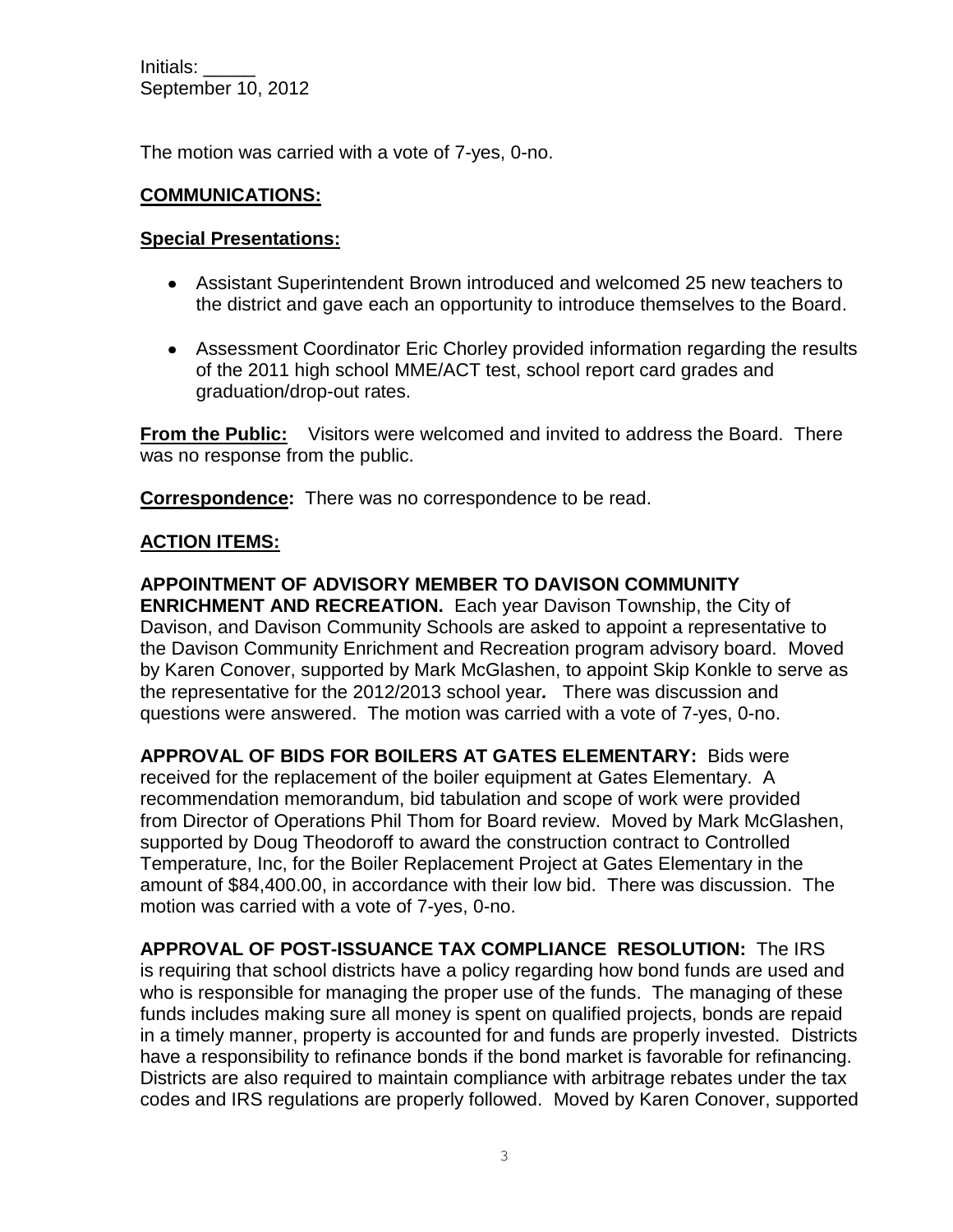by Kim Lindsay, to adopt the Post-Issuance Tax Compliance Resolution. The motion was carried with a vote of 7-yes, 0-no. (A copy of the resolution follows the official minutes.)

**APPROVAL OF BOARD OF EDUCATION GOALS:** For the past year board members, administrators, and staff members have worked on developing new Board of Education Goals for our school district covering the years 2012/2013 through 2015/2016. These goals were presented for approval and adoption by the Board. Moved by Dale Green, supported by Larry Finkbeiner, to approve the Board of Education Goals as presented. The motion was carried with a vote of 7-yes, 0-no.

**ACCEPTANCE OF CONTRIBUTIONS:** Moved by Karen Conover, supported by Doug Theodoroff, to gratefully accept the following contributions and to direct the superintendent to express the Board's gratitude in writing:

- The Davison Optimists donated 60 backpacks filled with an assortment of school supplies. The backpacks are provided to students in our district who otherwise might not be able to afford school supplies.
- Living Grace Community Church donated approximately 45 backpacks filled with the necessary school supplies for each grade level to Gates Elementary to provide assistance for those students that are in need.
- Chartwells Food Service donated \$1000 to help cover the costs of food (Koegel's hot dogs, chips, and water) served to guests at this year's Back to School Blast.
- The First Baptist Church donated 47 backpacks filled with school supplies for students throughout the district who otherwise might not be able to afford them.

The motion was carried with a vote of 7-yes, 0-no.

# **INFORMATIONAL ITEMS:**

# **From our Superintendent:**

Superintendent Lieske shared information regarding the first week of school.

# **From our Student Representatives:**

Joseph Kennedy and Matthew McAuliffe reported on events of interest at Davison High School.

**Superintendent Evaluation Process:** Board members were given a copy of the proposed Superintendent's evaluation timeline. Evaluation forms will be prepared and distributed to each Board member in compliance with the timeline. Personnel